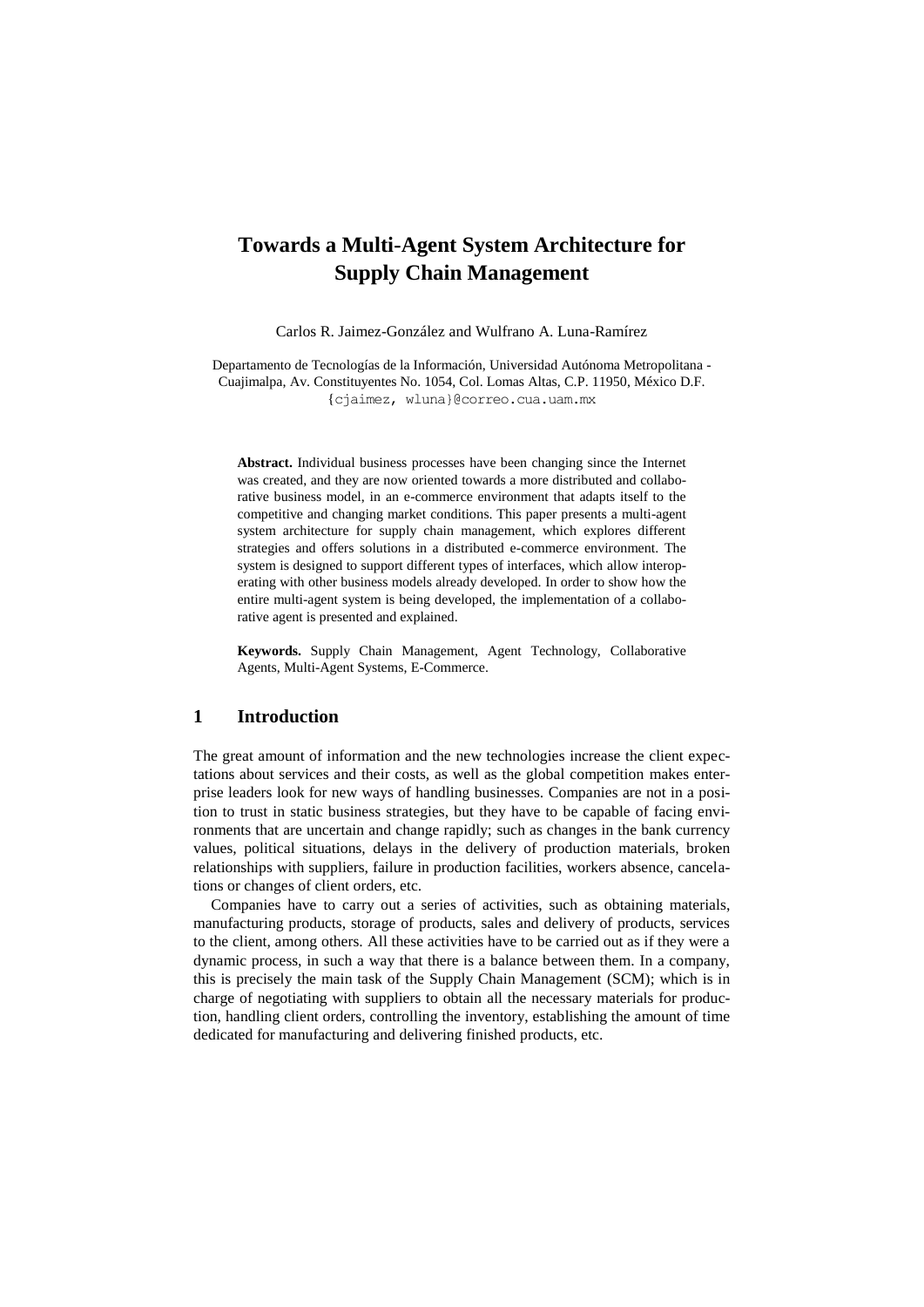Taking into consideration the market globalization, it is common that companies have distributed businesses, where suppliers and clients are located around the world. The development of the information technologies have produced that organizations use the Internet to participate in e-commerce activities; this way they reduce administrative and transactional costs, increase their profit, and interact with a greater number of business partners in different geographical locations. The Internet has produced the change of individual business processes, towards a more distributed and collaborative model. In order to be capable to handle this model, companies need a solution that allows them participate in e-commerce environments. This solution has to include a system that helps in the decision-making, and at the same time adapts to the changes; such system can collect and process information from a great number of heterogeneous sources, as well as help making decisions more precisely in competitive and changing market conditions. Due to the need of designing strategies for coordinating and integrating business entities within these environments, one of the objectives of this work is the development of strategies with agent technology for e-commerce. For the implementation and testing, it is needed to develop a system for supply chain management in the environments mentioned.

This paper presents a multi-agent system architecture for supply chain management, which is based on multiple collaborative agents, explores different strategies of the production process globally, and offers solutions for managing supply chains in distributed e-commerce environments. The system is designed to support different types of interfaces, which allows interacting with the existing business models of others participants, through the management or integration of the cooperative supply chain. An implementation of a collaborative agent is presented and explained, so that it can be observed how the entire system is being developed. Because the electronic market is a recently established business model and it is conceived as an activity for solving cooperative distributed problems, the design of a system for supply chain management has become more important than ever. It should be noticed that the work presented in this paper, is an extension of an initial proposal for developing a multiagent system with collaborative agents, which is described in [1].

The rest of the paper is organized as follows. Section 2 provides preliminaries and state of the art for SCM, its progress, the multi-agent approach, and an experimentation platform. In section 3 it is presented the architecture of the system and its six collaborative agents. Some sales and production strategies for e-commerce agents are presented in section 4. Finally, we provide conclusions and future work in section 5.

## **2 Preliminaries and State of the Art**

This section provides some preliminaries, and summarizes the state of the art in the field of the SCM, and the decision support systems for SCM. In particular, the tendency in these areas is to move from the static business processes, towards dynamic and distributed models. The decision support systems for SCM are currently designed as multi-agent systems to support such models. Many research groups around the world dedicate their work to explore several problems in the domain of the SCM, and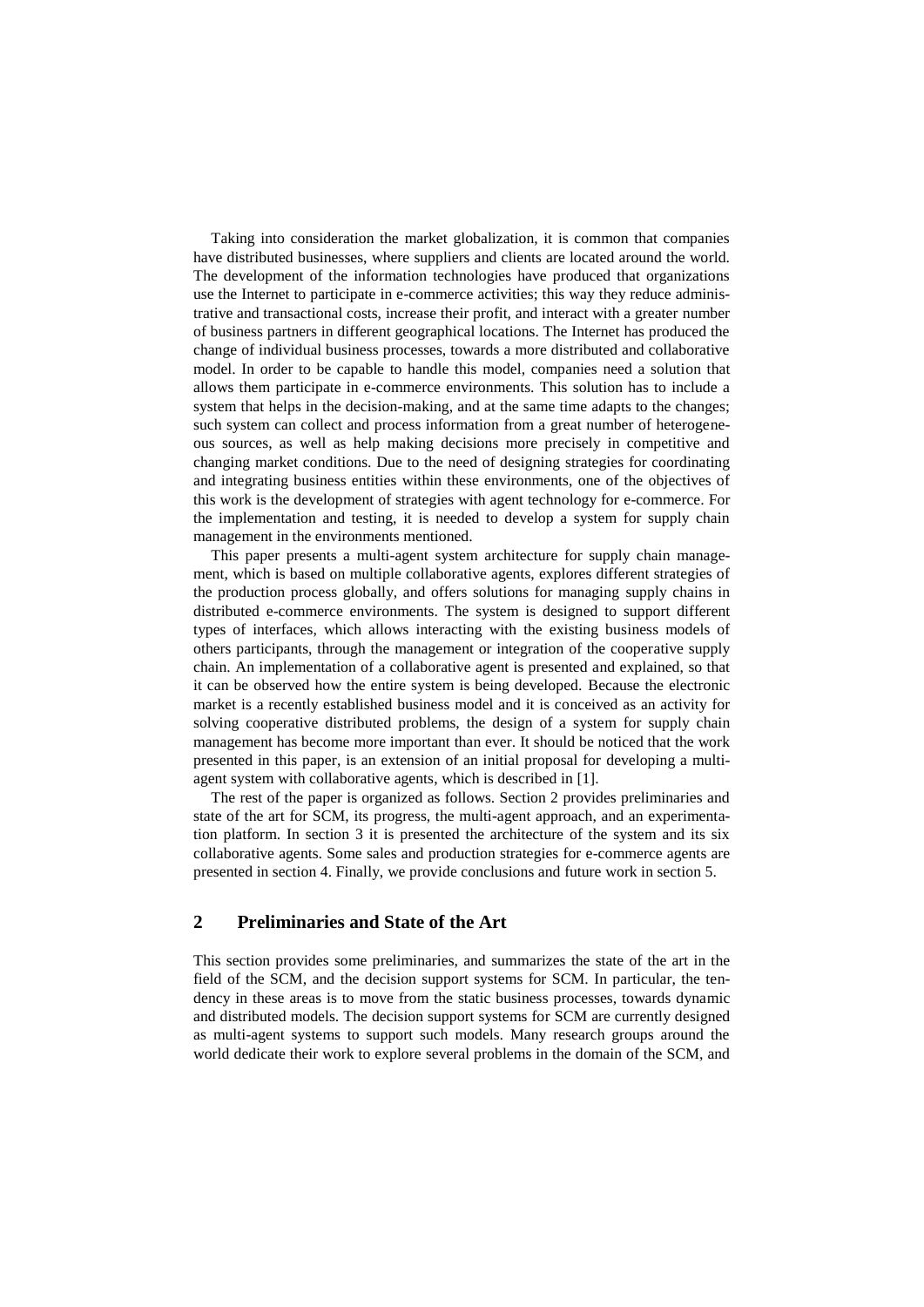have carried out studies and experiments on the simulation platform called *Trading Agent Competition – Supply Chain Management* (TAC SCM), which is used widely in research, and it is described at the end of this section.

## **2.1 SCM Progress**

SCM is a complex process, which includes a variety of interrelated activities, such as negotiation with suppliers to obtain materials, competition for client orders, inventory management, production schedule, delivery of products to clients, etc. SCM concepts have been used by companies since the beginning of the  $20<sup>th</sup>$  century, even in the literature we can find these concepts since 1950 [2]. In the 80's the idea of automate business processes through SCM was very popular, however the experts involved, isolated every entity of the supply chain as a static process, separated from the rest. Some of the work carried out towards the end of the 90's concentrated in solving specific separated areas of the SCM [3], [4]. In [5], it started to conceive the SCM problem as a dynamic environment and as an integrated process with constraints [6].

With the creation of the WWW, e-commerce systems have become extremely popular, mainly in the last decade. There are e-commerce integrated models, which include suppliers, clients, commercial partners, e-commerce agents, etc., within a global electronic environment [7]. Recently, there have been proposals for system architectures to support the participation in e-commerce [8]. Many researchers agree that the architecture of a decision support system for SCM must be agile in order to compete in the dynamics of electronic markets, as well as easily configurable, adaptable to several businesses, and support several protocols of different commercial environments. The multi-agent approach has demonstrated to be the most appropriate to fulfill these requirements [9], [10], [11], [12].

#### **2.2 Multi-agent approach**

Agent technology has become the most popular tool to design distributed systems for supply chain management, because it provides a dynamic and adaptable way of managing separately every piece of the chain. Agent-based supply chain management systems can respond rapidly to internal or external changes through decision-making mechanisms. A detailed review of some agent-based systems, which were designed for industrial purposes, can be found in [13].

Another advantage of designing the SCM solution as a multi-agent system is that allows separating the different tasks of the SCM, exploring them independently, and analyzing them as a whole. This feature is particularly important because it allows focusing on two important pieces of the supply chain: the demand, which refers to the sales to clients; and the production, which involves getting the raw materials and manufacturing the products. In the case of the sellers, the main problem they face when dealing with supply chains is to decide what offers they will place to their clients, what prices they will give them, when to sell their products, etc. The aim is to increase their profit; but the task is not easy to solve in the e-commerce context, where prices are established dynamically.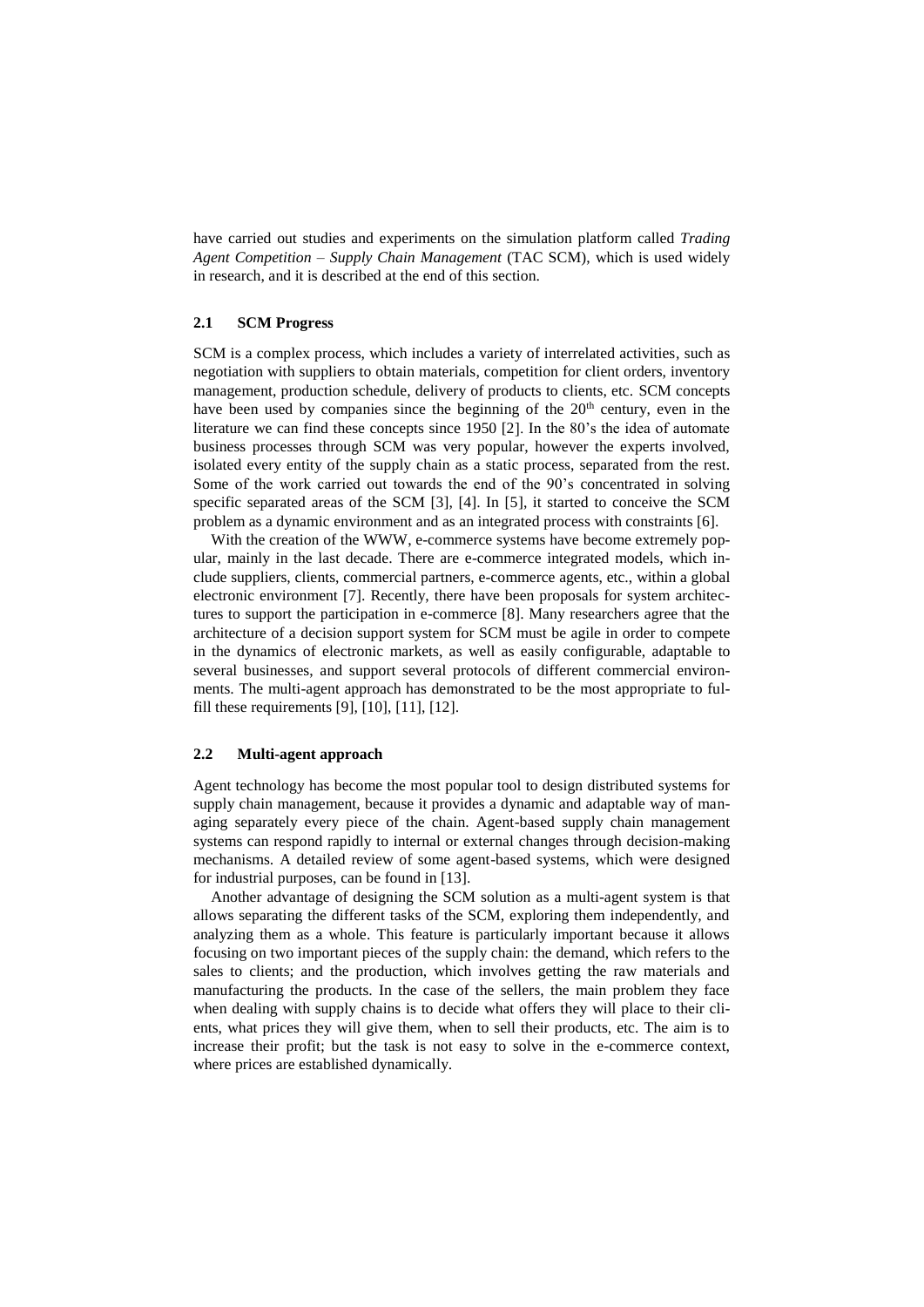It is important to note that there have been proposals using different approaches to design agent-based decision-making systems for SCM [11], and also there have been developments of agent-oriented architectures for e-commerce [7]. There has been also an integration of a multi-agent system for SCM in [14]. A description of recent projects that use agents in the context of SCM is provided in [15].

#### **2.3 The Experimentation Platform**

Real companies do not implement the proposed solutions immediately; instead they wait until solutions have been fully tested through a series of experiments with the production and sales strategies proposed. There have been many attempts to create simulation and experimentation tools and platforms for SCM, which allow studying and testing the different algorithms and strategies. Among these attempts, there is an experimentation platform called the *Trading Agent Competition Supply Chain Management* (TAC SCM) [16], which allows testing SCM systems, because it encapsulates many of the problems that can be faced in real SCM environments, such as time constraints, unpredictable opponents, limited production capacity, late deliveries, missing components or materials, etc. This platform will be used for the experimentation of the system we proposed; specifically for testing the performance solution of the complete system, as well as for the production and sales strategies implemented.

This platform was designed by the Carnegie Mellon University (CMU) and the Swedish Institute of Computer Science (SICS) in 2003, as part of the International Trading Agent Competition [17]. The platform simulates a game, in which trading agents compete in the context of SCM, such that they can evaluate their algorithms and proposals. The agents that participate in this competition are developed by different research groups around the world.

During the game there are six agents that compete among them in a simulation that lasts for 220 days, with a real duration of 55 minutes. Each agent is a manufacturer of computers, which assembles them from their basic components, such as CPUs, motherboards, RAM memories, and hard disks. The CPUs and motherboards are available in two families of different products: IMD and Pintel. A Pintel CPU only works with a Pintel motherboard, while an IMD CPU can only be incorporated to an IMD motherboard. The CPUs are available in two speed models: 2.0 and 5.0 GHz; the memories are produced in two sizes: 1 and 2 GB; and the hard disks are available in two sizes: 300 and 500 GB. There are ten different components in total, which can be combined in order to have a total of 16 different models of computers. All the agents in the game need to obtain these components from 8 different suppliers; and at the same time the agents need to secure client orders every day, assemble a number of computers of the required model, and subsequently deliver the finished products. All the agents start the game with no money in their bank accounts, with no components of finished components in their inventory, and with no pending client orders. Every computer model requires a different number of cycles to be assembled, and an agent has a limited production capacity of 2000 cycles a day. The TAC server simulates the suppliers, clients and bank; and also provides production and storage services to all the six agents. The agent who accomplishes the greatest profit at the end of the game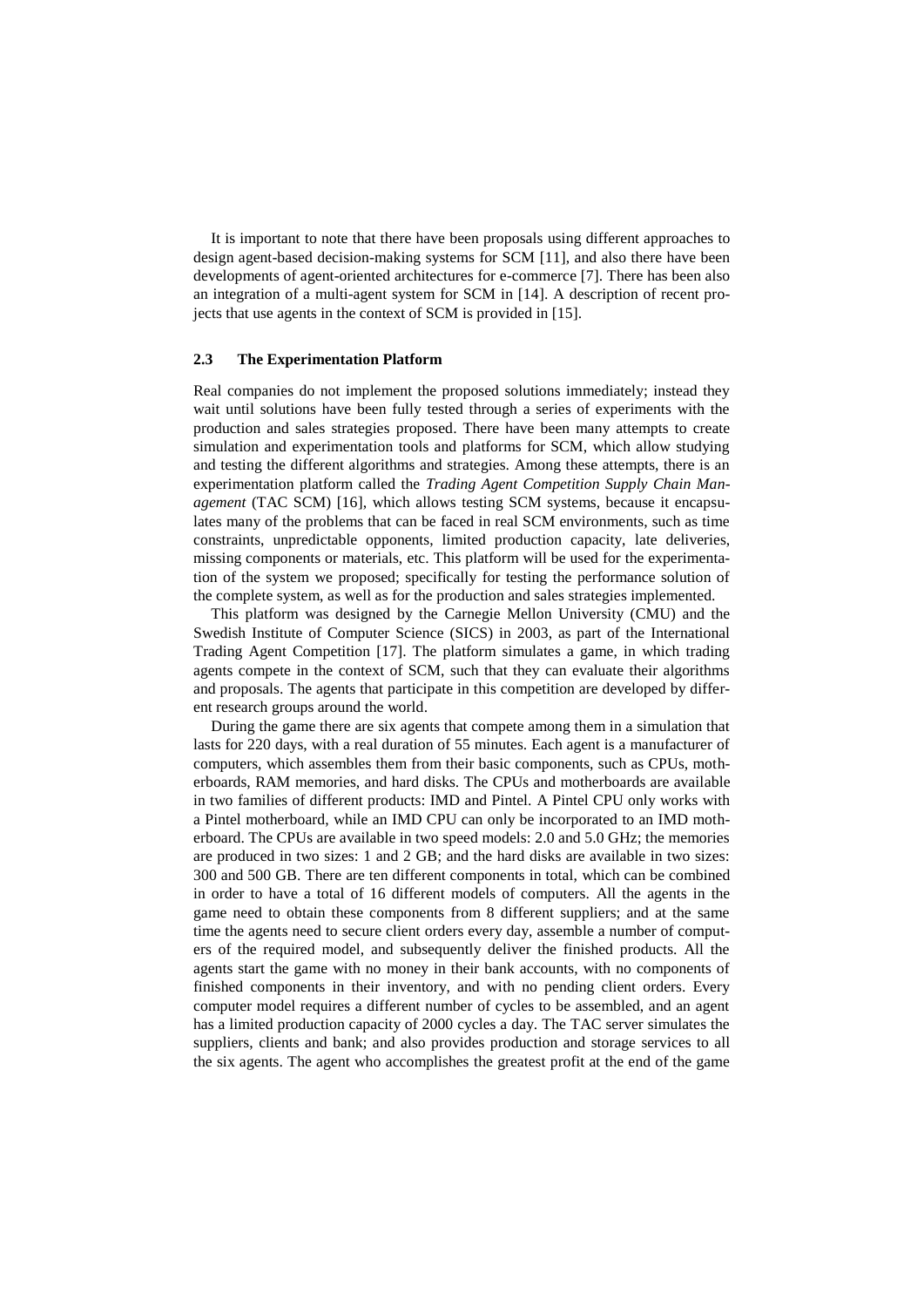is the winner. The rules of the game, as well as the required software to carry out experimentation with this platform can be downloaded directly from [17]. Figure 1 illustrates all the tasks that an agent has to carry out every day during a TAC SCM game, such as dealing with suppliers, customers, managing the inventory, programming the production and delivery schedules, etc.



**Fig. 1.** Daily tasks of an agent in TAC SCM.

# **3 System Architecture**

This section describes the system architecture, and the six agents that are part of it. The system is being developed using the principles of the multi-agent systems. Using this approach allows us studying several of the problems that can be faced in the SCM domain. Although we planned that the system competes in the game organized by the TAC SCM, its architecture will be generic and configurable, in such a way that can be adapted to similar environments, as well as modifiable to meet the particular requirements of a specific business. Tackling this problem with a multi-agent approach allows us exploring different problems of the SCM separately. We also propose to use a web service based architecture through which we can interoperate with other systems or agents developed with other technologies or programming languages.

In a commercial environment, the system should produce certain decisions in the acquisition of materials, sales, production, and delivery of products. In order to make these decisions, it is needed to complete several tasks, which can be linked to the result of others or be independent. Because there are time constraints for decisionmaking, the independent tasks must be carried out in parallel to save time. Trying to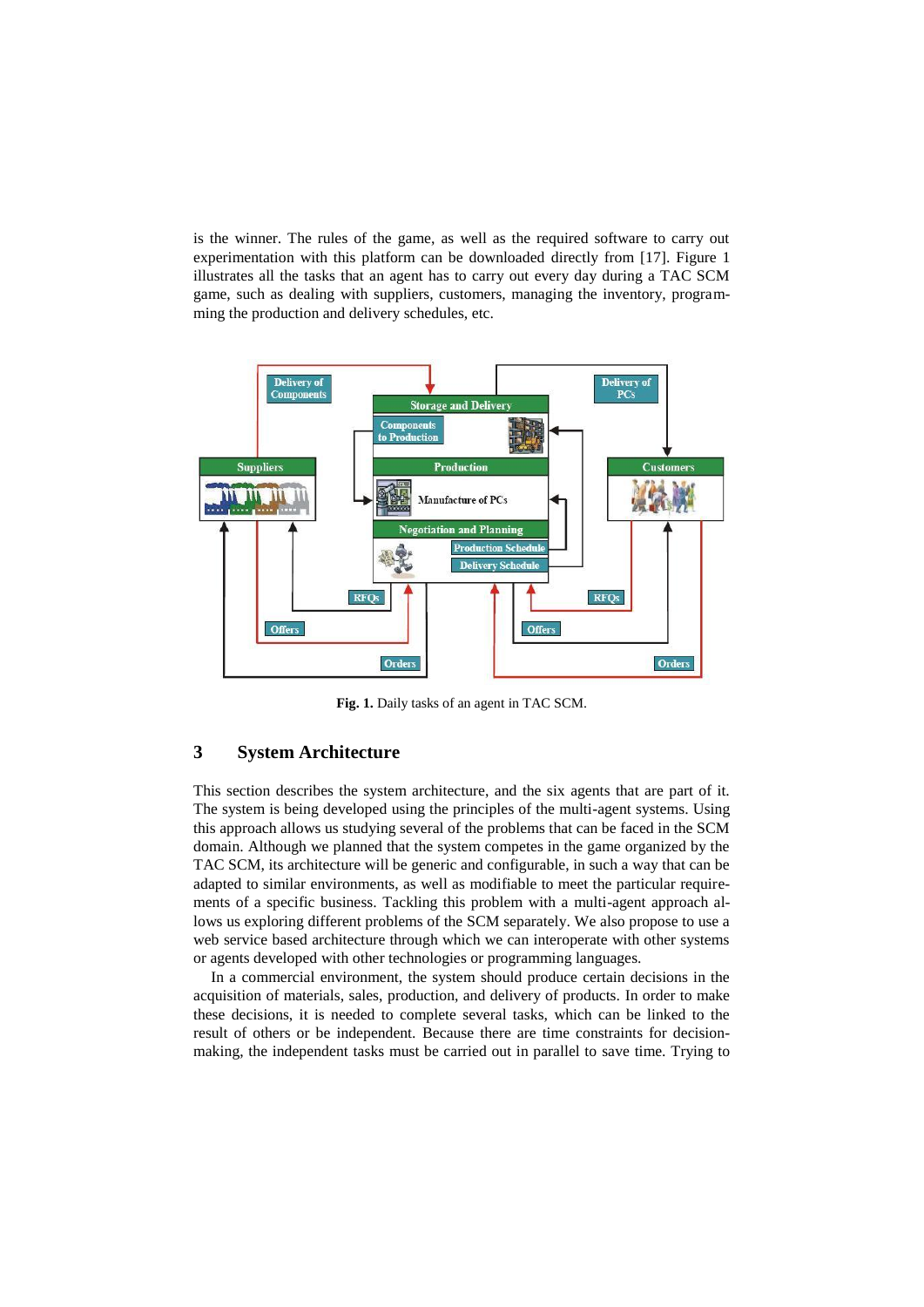solve this problem with a multi-agent approach is adequate to meet these requirements. Through the coordination and collaboration, the agents are capable of managing the distributed activities in the SCM. The multi-agent approach is a "*natural way of modularizing complex systems"* [15], such as the systems for SCM.

The system is composed of six agents; five of them correspond to each of the entities of the supply chain: Sales Manager, Supply Manager, Inventory Manager, Production Manager, Delivery Manager, and the sixth agent is the Coordinator, who is in charge of coordinating the performance of the whole system, as well as communicating with the external environment. Figure 2 illustrates the muli-agent system architecture, created using the Prometheus Design Tool (PDT) [19], which is a graphical editor for specifying, designing and implementing intelligent agents.



**Fig. 2.** Multi-agent system architecture.

Having separated agents allow us to reuse the system in parts, experiment with them in a wide range of real SCM applications, because every agent can be easily included or removed from the system without affecting the performance of the entire system. Although every agent has its own goals, the agents work in cooperation to reach the common global goal, which is to maximize the total profit. This goal can be divided in subgoals, such as maximizing the profit in sales, minimizing the prices when buying materials, minimizing the costs of storage, minimizing the penalizations for late deliveries, etc.

The following code fragment, written in Jason [20], shows the project where the multi-agent system is being implemented. It includes the six collaborative agents previously mentioned.

```
/* Jason Project */
MAS cMS {
     infrastructure: Centralised
     agents:
         coordinator;
```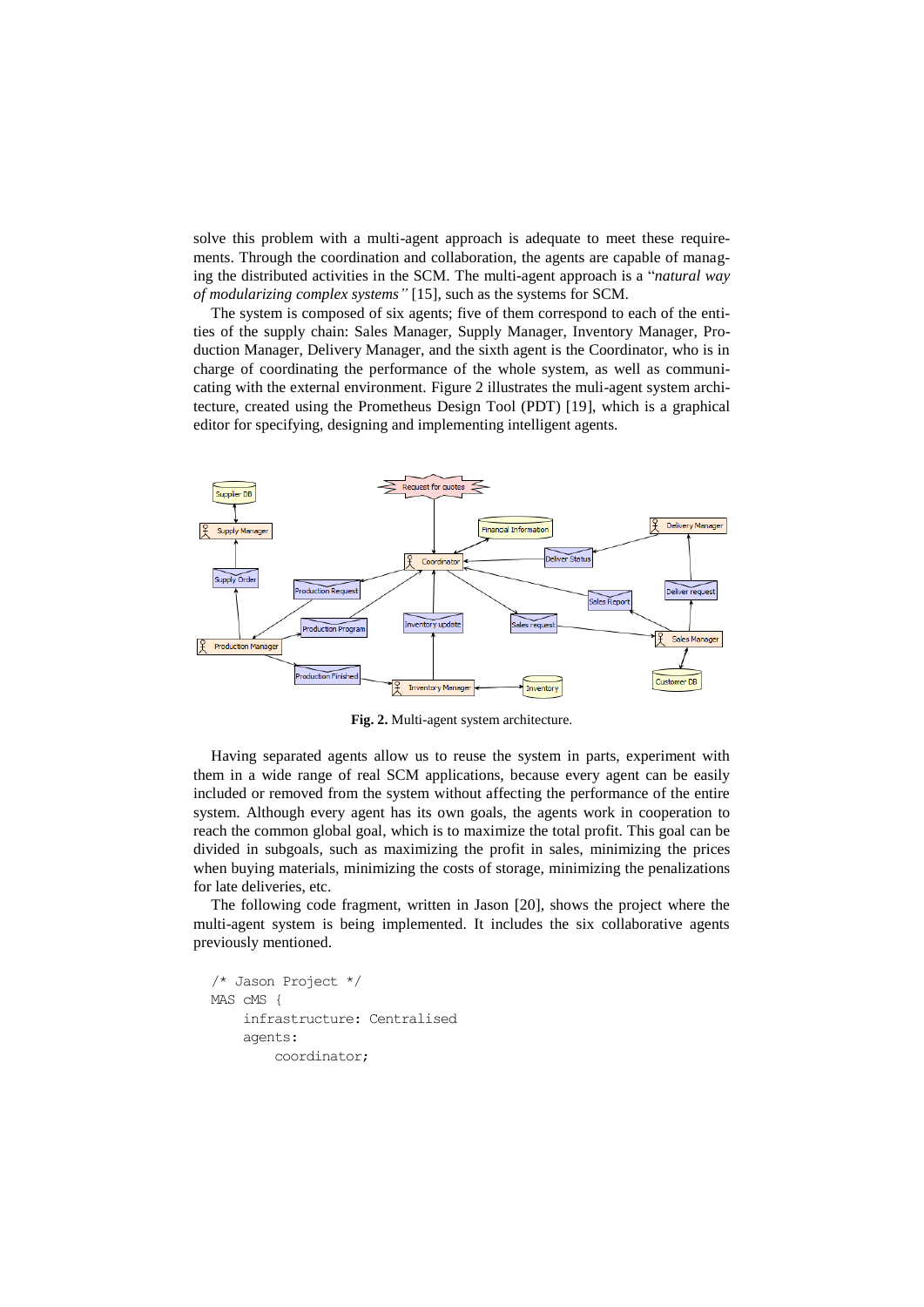```
supply Manager;
 production_Manager;
inventory Manager;
delivery Manager;
sales Manager;
```
}

This initial implementation was written in Jason, due to the possibility of using the internal actions implemented in Java to allow agents more autonomy to carry out their tasks, abilities for information management, and data processing. This also helps separating the abstraction level from the coordination, communication and deliberation. Additionally, this allows testing the system in a different implementation from the one that will be used for the TAC SCM experimentation platform, which uses Agentware.

The following Jason code fragment implements part of a plan for the *Coordinator Agent*, in which it receives a request. The code shows the declaration of the initial believes and rules; goals; and the implementation of the plans, which will be used to carry out the agent's tasks; it will also try to accomplish the goals specified at the beginning, and those that the other agents request.

```
// Agent coordinator in project CMS.mas2j
/* Initial beliefs and rules */
…
/* Initial goals */
…
/* Plans */…
+!attendRequest(RQST) : true <-
     .evalProgram(ProdProgram);
     .send(delivery Manager,achieve,evalDelivery(ProdSchedule));
     .updateProdEschedule(ProdProgram,ProdSchedule,RQST);
     .send(production Manager,achieve,evalProdRequest(RQST,
           ProdProgram, TimeProduction) ) ;
     .send(production Manager,achieve,prodRequest(RSQT,
            ProdProgram);
     .send(delivery Manager,achieve,updateDelivery(ProdSchedule,
            TimeProduction).
…
```
The attendeRequest(RQST) plan takes a request, which is represented by the RQST parameter. The plan makes an evaluation of its production schedule, then it asks the delivery Manager agent to evaluate the request according to its delivery schedule; and based on its answer it makes an update of that schedule. Finally, it asks the production\_Manager agent to evaluate the request, and the delivery\_Manager to estimate the delivery time; and with this information it makes the request that received initially.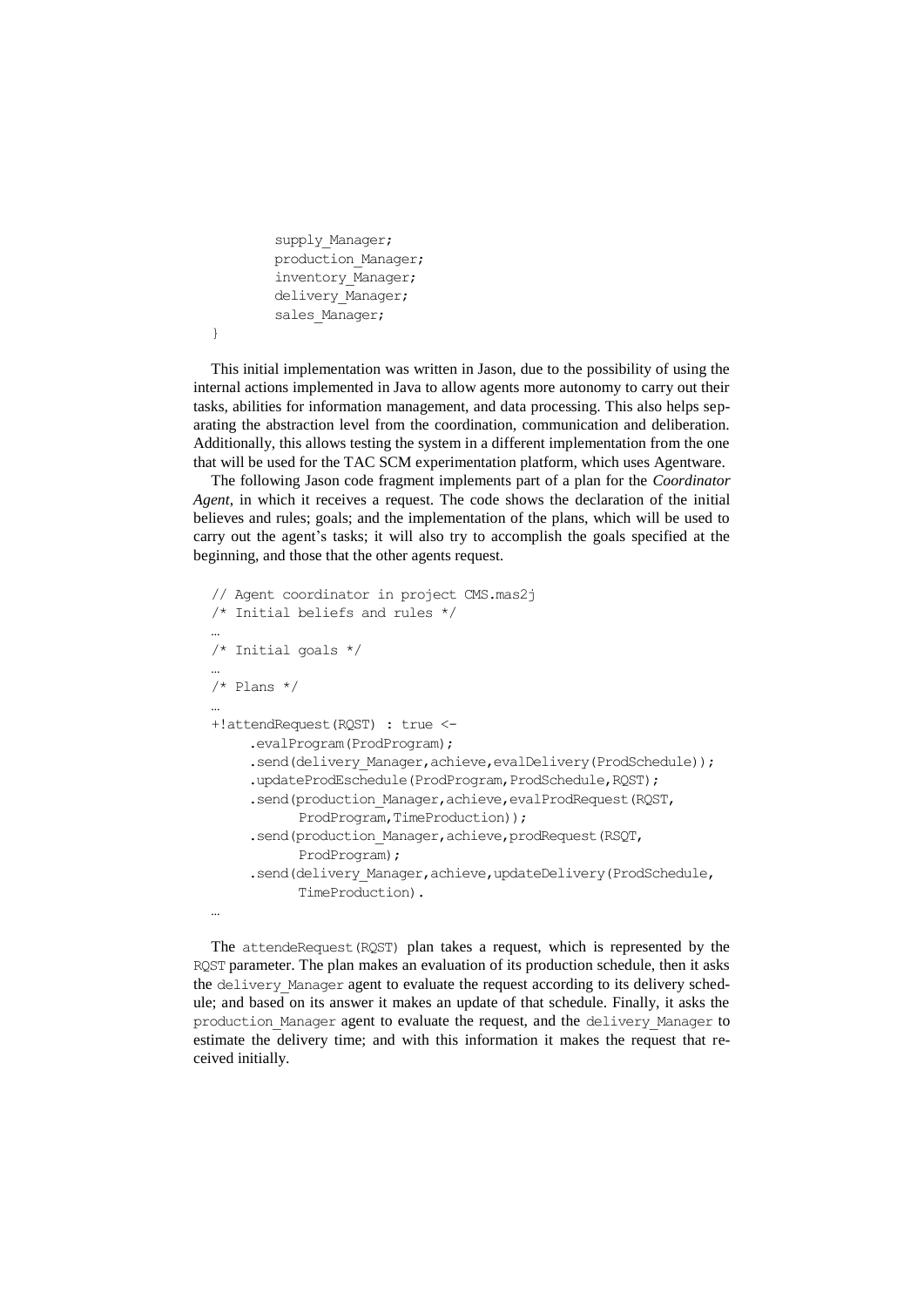#### **3.1 Collaborative Agents**

This subsection provides a brief description of the six collaborative agents that are part of the multi-agent system. They are implemented in Jason, following the Prometheus methodology.

**Coordinator Agent.** It is responsible for the communication with the external environment, such as the experimentation platform TAC SCM. It also coordinates the rest of the agents. Among its responsibilities are the following: update the inventory of materials and finished products; update the bank account status, receive offers from suppliers; receive requests and orders from clients; send offers to clients; send requests and orders to suppliers; share timetables of production and delivery of products with other agents; receive market and price reports; take a registry of requests, offers, orders, timetables of production and delivery of products, reports, and other information shared by the other agents; coordinate the performance of the entire system.

**Sales Manager Agent.** It is in charge of the product sales to the clients. It receives daily requests and orders from clients. For each of the client requests, this agent decides the price it will offer, through the prediction of prices. In the following section we consider some strategies that can be implemented for predicting prices of client orders. This agent must be in communication with the *Production Manager Agent*, in order to determine whether the production will be sufficient for satisfying the future client orders. The goal of this agent is to maximize the profit from the client orders.

**Supply Manager Agent.** This agent is in charge of generating requests for materials to the suppliers, considering their demand, the current level of use of materials, and the available stock. It should use strategies to send requests for materials, and make predictions in order to guarantee that there is enough stock, in order for the *Production Manager Agent* be able to manufacture products from the available materials. This agent has to carry out an analysis of the materials prices, and determine when to order them, in order to minimize the price for them. This analysis can be based on the prices paid recently, the current prices, and the prices provided by the market report. Once the *Supply Manager Agent* receives offers from the suppliers, it is in position to generate an order.

**Inventory Manager Agent.** It is responsible for receiving the materials from the suppliers; receiving finished products sent by the *Production Manager Agent*; sending materials for assembling products; delivering finished products to clients. This agent keeps track the stock of materials and products which are requested by the *Production Manager Agent* and the *Delivery Manager Agent*, respectively; and attempts to avoid that the inventory falls down a specified threshold, in order to satisfy the client demands. In order to minimize storage costs, this agent adjusts the limit of materials and products dynamically. It communicates with the *Production Manager Agent* and the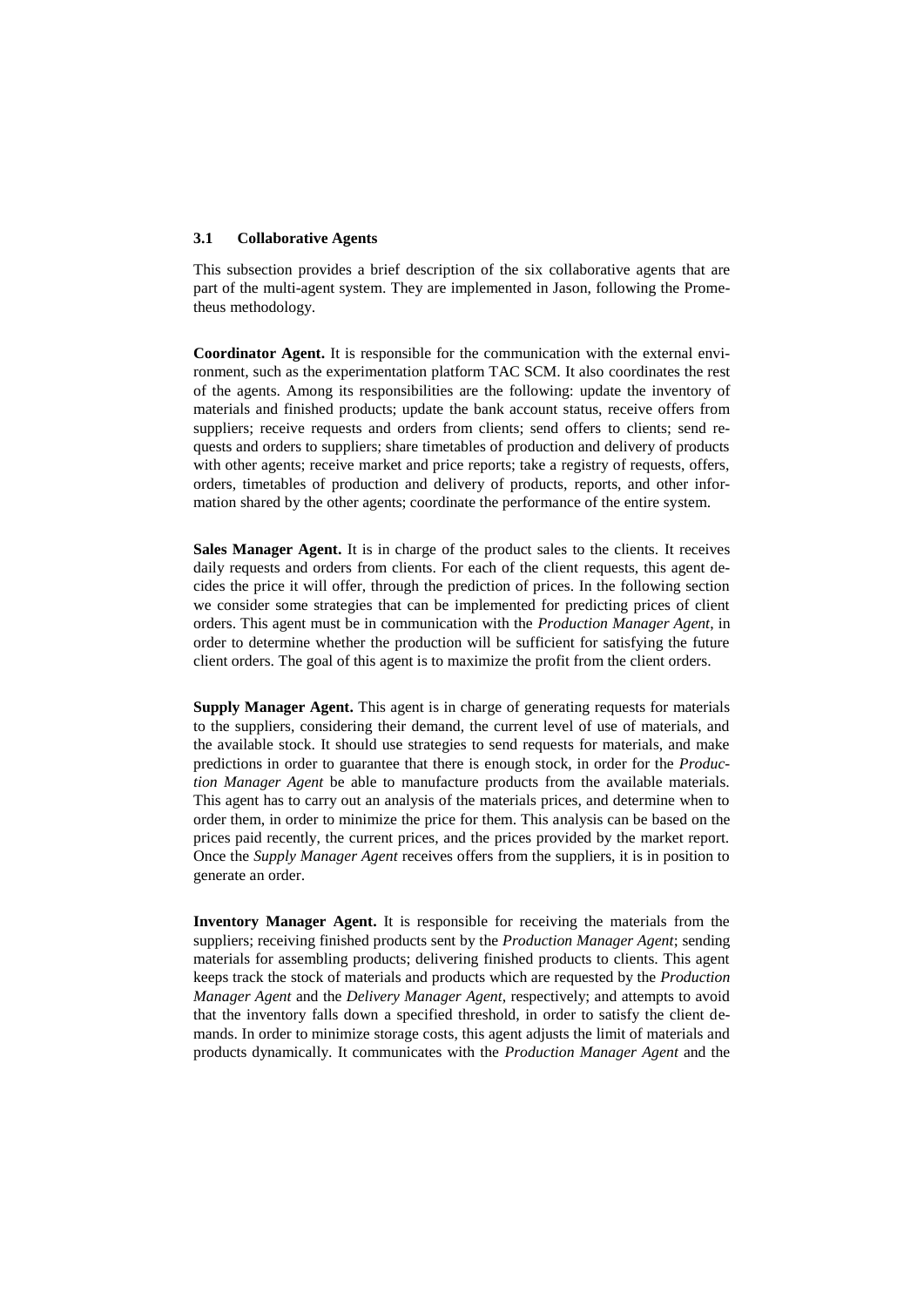*Supply Manager Agent* through the *Coordinator*, in order to maintain the available stock of materials and products.

**Production Manager Agent.** It is responsible for programming the current production schedule and predicting the future production schedule. This agent can program its production schedule to satisfy its client because it has information about the client requests and orders from the *Sales Manager Agent*, and about the stock of materials in the inventory from the *Inventory Manager Agent*. In order to maximize its profit, it must be considered that each agent has a limited production capacity. This agent daily programs the production orders depending on the delivery dates, profit and availability of materials in stock, in order to proceed with more requests of materials if they are needed, through the *Supply Manager Agent*.

**Delivery Manager Agent.** The task of this agent is to deliver the products according to the client orders. In order to avoid penalizations for late deliveries, this agent schedules the active deliveries as soon as the products are ready in the production. This agent is in charge of reviewing the delivery orders, ordering them by delivery date, and delivers them according to the available products in the inventory.

# **4 Strategies for Agents**

This section describes some strategies that the multi-agent system will implement. The strategies are focused on the demand side (sales strategies), and on the manufacture of products (production strategies).

## **4.1 Sales Strategies**

The dynamic generation of prices has become an important concept, which regulates the relationships between sellers and their clients in e-commerce environments. The sales strategies with lists of fixed prices for all clients do not work anymore, because clients have the possibility of comparing prices in minutes by using different comparison Web sites. The sellers have to be capable of reacting immediately to the changes in the market situation, including changes in the demand volumes, the strategies of their competitors, and the client preferences; they also have to take into consideration their stock, their manufacturing capacity, as well as the relationships with their suppliers. These and other factors produce uncertainty in the commercial process. Online auctions have demonstrated to be the most efficient mechanisms of dynamic price generation, which allow sellers and buyers to agree on the prices when they participate in e-commerce activities.

There are different types of online auctions, which define different negotiation protocols between sellers and buyers; and one of the most relevant problems about them is the determination of the winner. Some examples of solutions that have been proposed to solve this problem can be found in [21] and [22]. In particular, the problem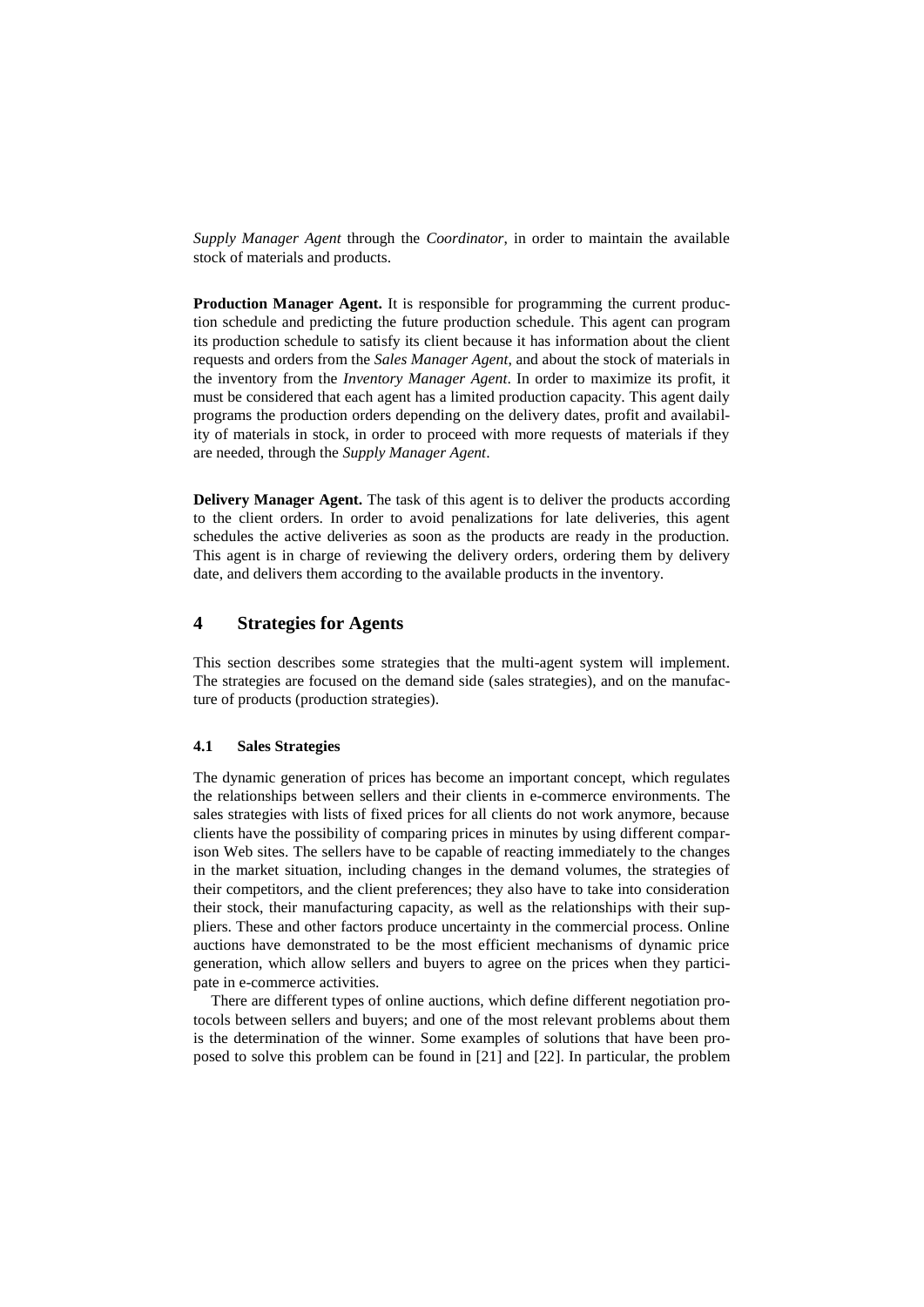is to predict the prices that will be given to client orders, using the type of auction known as *first price sealed bid reverse auction*, in which the bid of every bidder is sent in a sealed envelope, and the lowest bid wins the auction. In the context of SCM, the following scenario takes place: a number of manufacturers offer their prices on a product that the client requested; without knowing among them the prices that each other offered. The client places the order to the manufacturer that offered the lowest price for the product. The ability of a manufacturer to predict the lowest price proposed by its opponents is crucial, because that way it can have a successful strategy that helps them maximize their profit.

The strategies that will be explored and implemented are described briefly in the following paragraphs. One strategy is to predict the probability that the winner price of the auction is on a specific interval, and place a bid according to the most probable price. Another strategy is to predict the prices based on the details of the client requests, the market situation, and the results of previous auctions, and place a bid according to the predicted price. The third strategy consists in predicting the highest and lowest prices of the client orders for each product, based on a time series for those prices, and place a bid between them. Another strategy is to model the competitor's behaviour and the prices that offers, and place a bid just below them.

In order to carry out the set of strategies proposed, it will be used statistical and learning techniques, such as neural networks and genetic programming. The learning methods can react to market irregularities more successfully, and provide more satisfactory results, in conditions of a dynamic SCM.

### **4.2 Production Strategies**

One of the biggest problems of the supply chain is to determine when to order materials, in order to manufacture the products that have been requested by the clients. For example, if a manufacturer orders materials to receive them in the near future, this brings the benefit of storage costs reduction, because the materials are not in the storage place. On the other hand, this can bring uncertainty because it is unknown whether the materials will arrive on the specified date; the client demand is also unknown, and it is not possible to give an accurate prediction. The needs of production can be satisfied more adequately if the client demand is known in advance. Additionally to these problems, it is needed to consider the risks that exist in case the suppliers stop selling materials (due to their limited production capacity and the market competition), or delivering the materials after the date in which they were required.

In one of the strategies proposed, the agent can place a combination of orders with a long delivery and short delivery dates, in such a way that if the rest of the agents (that are competing) order materials with short delivery dates, then the supplier will have little free production capacity; that way the prices that correspond will be higher than those orders with long delivery date. In this strategy it must be observed the importance of an agent to be capable of automatically change its strategy dynamically; there will have to be an analysis of the strategies of the other competitor agents.

Another strategy should take into consideration the inventory level of raw materials as well as of finished products. For example, it can be maintained an inventory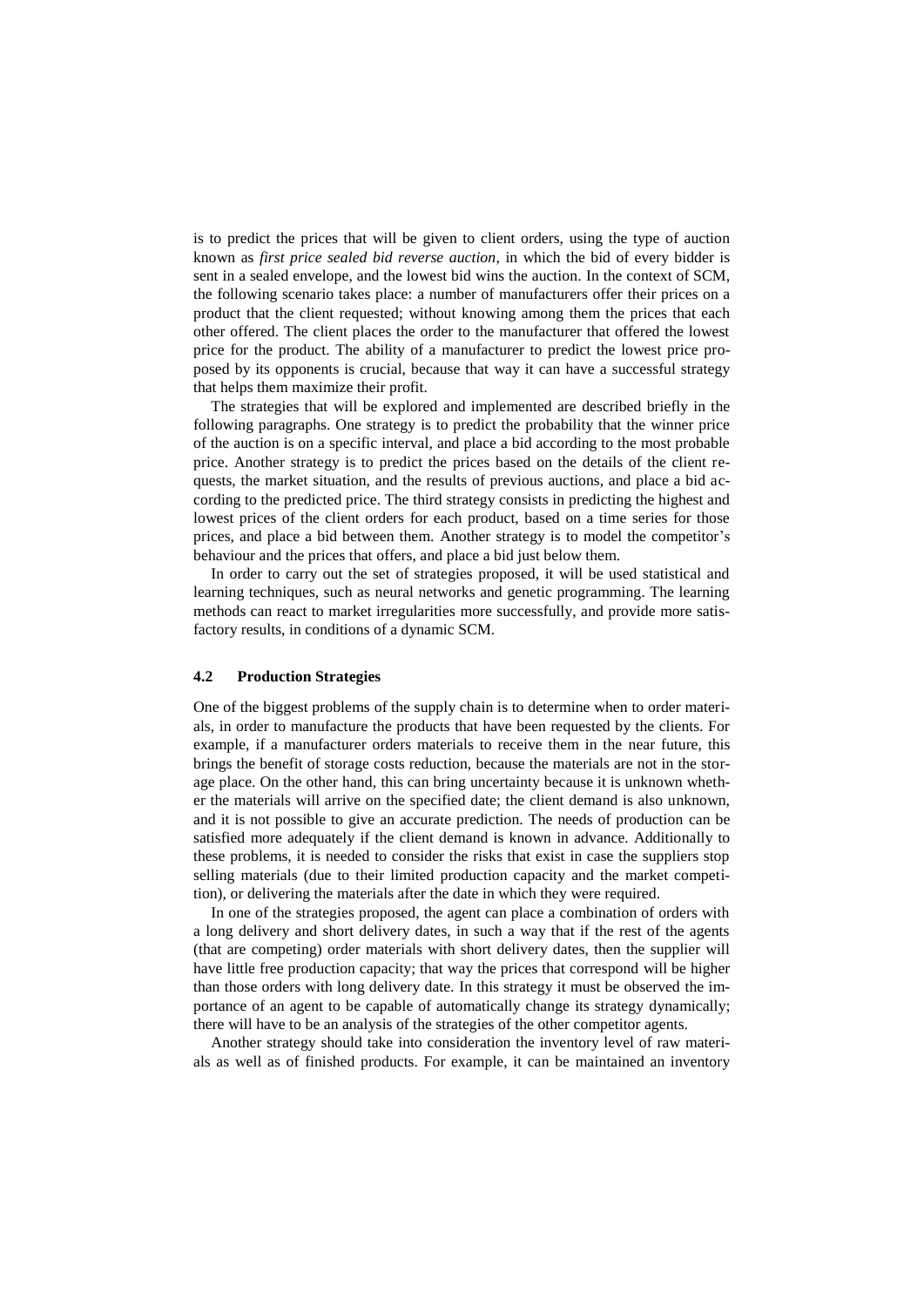level based on the expected client demand, for a number of specific days, in such a way that the limit of the inventory can be calculated from the requested products in a specific number of days. Another strategy related with the inventory would be to maintain it in a specific level, and order materials only after having won client orders; that way it also reduces storage costs because as soon as materials arrive, they go to production; and as soon as they are manufactured, they are delivered to the clients. An adequate prediction of the suppliers' capacity and delays in the deliveries would help to solve the problem. There will have to be strategies that allow dynamically adjusting the production schedules, taking into consideration the factors mentioned.

# **5 Conclusions and Future Work**

The Internet has changed the individual business processes, towards a more distributed business model, collaborative, in an e-commerce environment, and adaptable to competitive and changing market conditions. This paper presented a multi-agent system architecture for supply chain management, which explores different sales and production strategies and offers solutions in a distributed e-commerce environment. The system is designed to support different types of interfaces, which allow interoperating with other business models already developed.

There are six collaborative agents that compose the system (coordinator, sales manager, supply manager, inventory manager, production manager and delivery manager), which are implemented in Jason, following the Prometheus methodology. In order to show how the entire multi-agent system is being developed, an implementation of the coordinator agent was presented and explained, along with its architecture.

Future work includes the implementation and tests of the sales and production strategies in the experimentation platform TAC-SCM, in which the system can compete against other international agent systems, in order to measure its entire performance. Further work is also needed to individually test the implementation of the six collaborative agents with the strategies proposed.

# **References**

- 1. Jaimez-González, C.R.: Manejo de la cadena de suministro mediante un sistema con múltiples agentes colaborativos. Journal of Research in Computing Science, Vol. 55, pp. 177- 186, ISSN: 1870-4069, (2012)
- 2. Forrester, J.W.: Industrial dynamics a major breakthrough for decision makers. Harvard Business Review, 36(4):37–66, (1958)
- 3. Cheng, F., Ettl, M., Lin, G.: Inventory-service optimization in configure-to-order systems. Technical Report RC 21781, IBM, (2001)
- 4. Hu, J., Wellman, P.: Multiagent reinforcement learning: Theoretical framework and an algorithm. In: 15th International Conference on Machine Learning, pp. 242-250, (1998)
- 5. Swaminathan, J.M., Smith, S.F., Sadeh, N.M.: Modeling supply chain dynamics: A multiagent approach. Decision Science, 29(30):607–632, (1998)
- 6. Sun, J., Sadeh, N.M.: Coordinating multi-attribute reverse auctions subjects to finite capacity considerations. Technical report, Carnegie Mellon University, (2004)